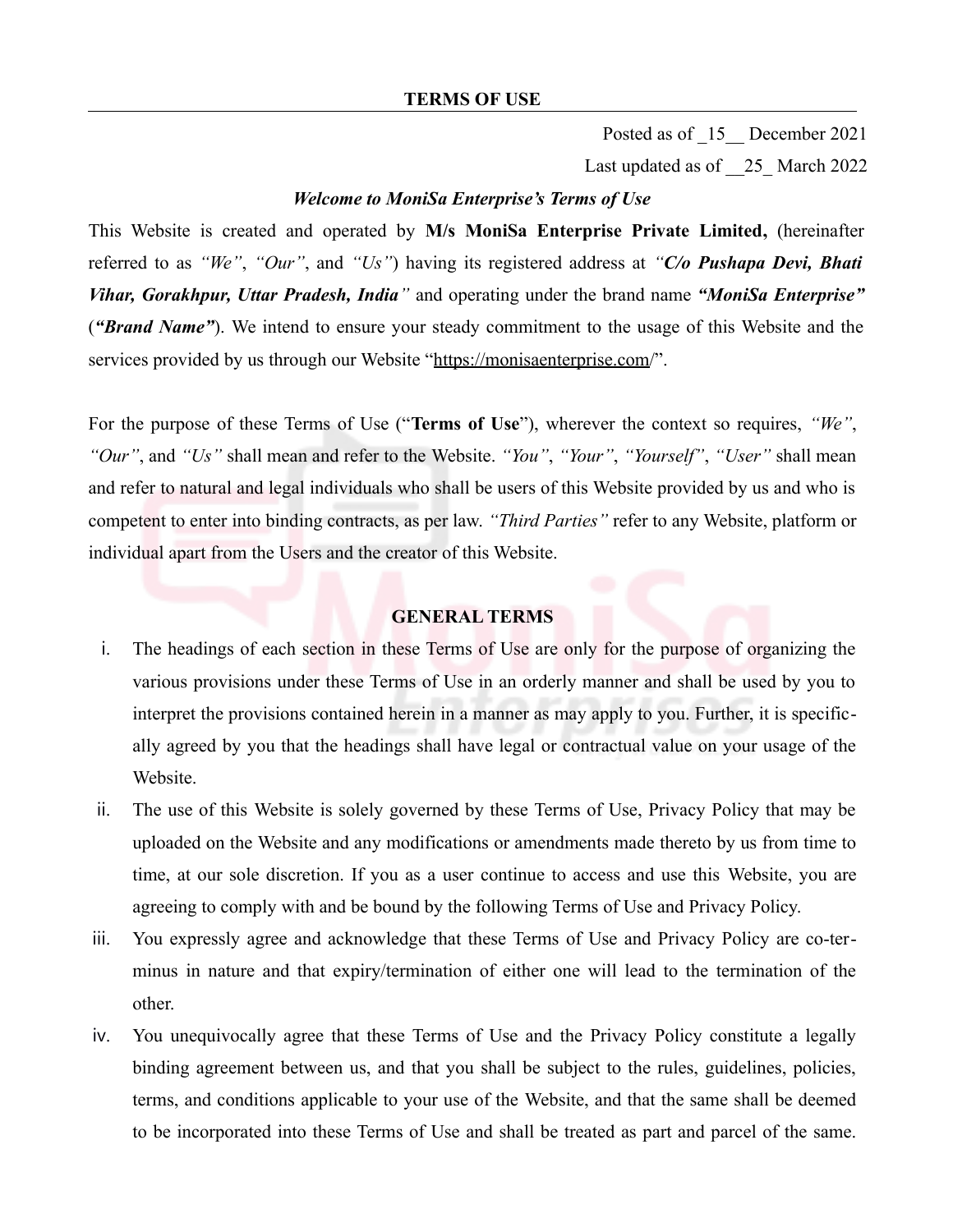You acknowledge and agree that no signature or express act is required to make these Terms of Use and the Privacy Policy binding on you and that your act of visiting any part of the Website constitutes your full and final acceptance of these Terms of Use and the Privacy Policy.

v. We reserve the sole and exclusive right to amend or modify these Terms of Use without any prior permission or intimation to you, and you expressly agree that any such amendments or modifications shall come into effect immediately. If you do not adhere to the changes, You must stop using the Website at once. Your continued use of the Website will signify your acceptance of the changed terms.

### **PLATFORM OVERVIEW**

The Platform is an informative Platform where the Users of the Platform connect with the Company to discuss on the service requirements of the Users. The Users connect with the Company through the communication details of the Company displayed on the Platform. The Company engages Freelancers who are involved by the Company based on the projects of the Company and payment is made to the Freelancers as mutually agreed between the Company and the Freelancer.

### **REGISTRATION**

Registration on the Platform is not mandatory for Users of the Websites. However, the Users may provide the following information for the purpose of registering on the Platform.

- i. Name
- ii. Phone Number
- iii. Email ID
- iv. Address

The Users cannot link their google or any other social media accounts at the time of signing up on the Website.

### **ELIGIBILITY**

a) You represent and warrant that you are competent and eligible to enter into legally binding agreements and of age and that you have the requisite authority to bind themselves to these Terms of Use following the Law. However, if you are a minor using this Website, you may do so with the consent of your legal guardian. All Acts of minor shall be deemed to be considered as the acts undertaken under the supervision of their legal guardian.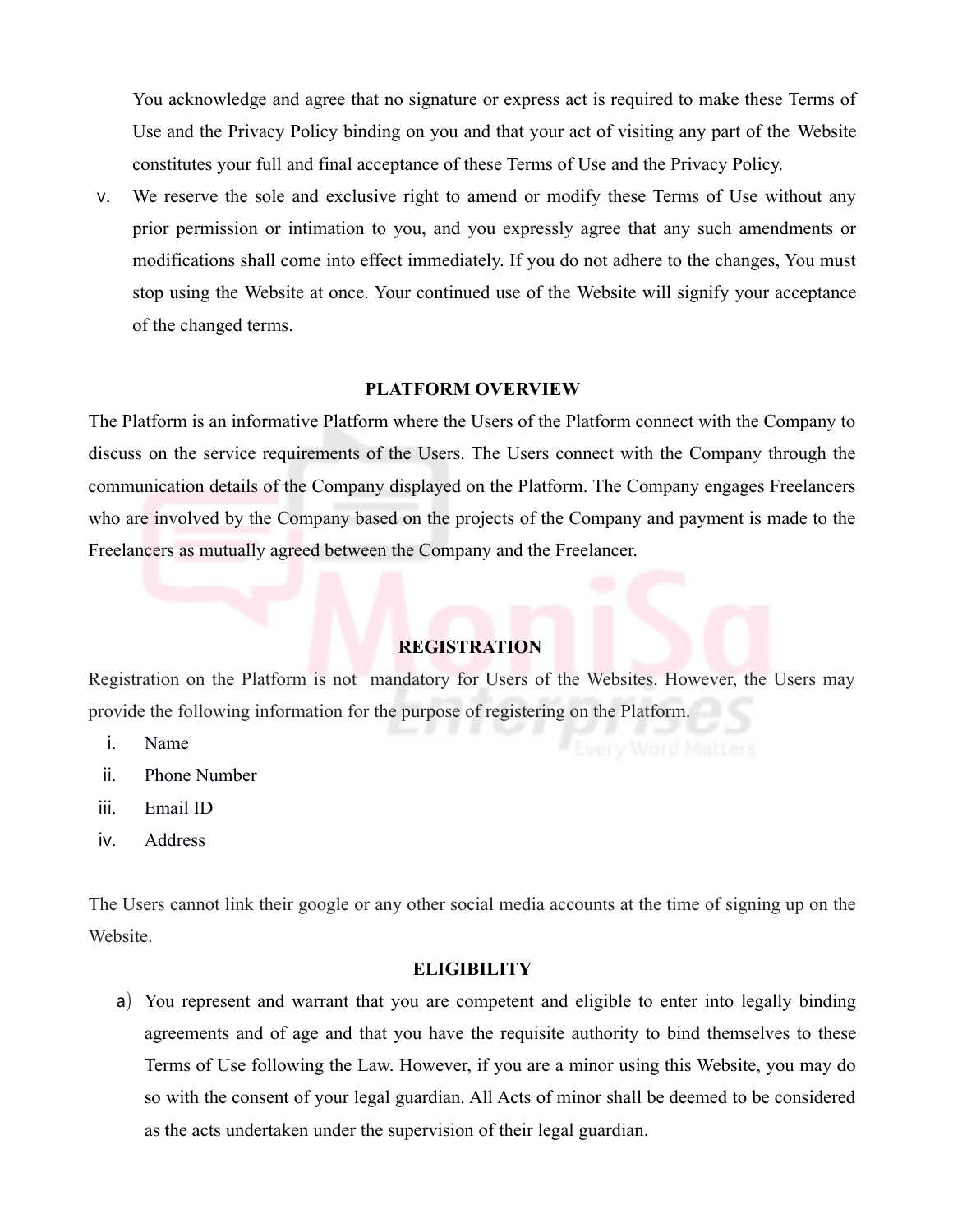- b) You further represent that you will comply with these Terms of Use and all applicable local, state, national and international laws, rules and regulations.
- c) You shall not use the Website if you are not competent to contract or are disqualified from doing so by any other applicable law, rule or regulation currently in force.

## **CONTENT**

All text, graphics, User interfaces, visual interfaces, photographs, trademarks, logos, brand names, descriptions, sounds, music and artwork (collectively, **'Content'**), is generated/provided or based on information provided by the users or third parties and We have no control and make no guarantees regarding the quality, the accuracy, integrity or genuineness of such content or such other information provided on the Website.

All the Content displayed on the Website is subject to copyright and shall not be reused by You (or a third party) without the prior written consent from Us and the copyright owner.

You are solely responsible for the integrity, authenticity, quality and genuineness of the content provided on the Website and whilst feedback and comments by You can be made via the Website, We bear no liability whatsoever for any feedback or comments made by the other Users or made in respect of any of the content on the Website. Further, the Website reserves its right to suspend the account of any User for an indefinite period to be decided at the discretion of the Website or to terminate the account of any User who is found to have created or shared or submitted any content or part thereof that is found to be untrue/inaccurate/misleading or offensive/vulgar. You shall be solely responsible for making good any financial or legal losses incurred through the creation/sharing/submission of Content or part thereof that is deemed to be untrue/inaccurate/misleading.

You have a personal, non-exclusive, non-transferable, revocable, limited privilege to access the content on the Website. You shall not copy, adapt, and modify any content without written permission from Us.

#### **INDEMNITY**

You agree to indemnify, defend and hold harmless the Us, and our respective directors, officers, employees and agents (collectively, **"Parties"**), from and against any losses, liabilities, claims, damages, demands, costs and expenses (including legal fees and disbursements in connection therewith and interest chargeable thereon) asserted against or incurred by Us that arise out of, result from, or maybe payable by, any breach or non-performance of any representation, warranty, covenant or agreement made or obligation to be performed according to these Terms of Use. Further, You agrees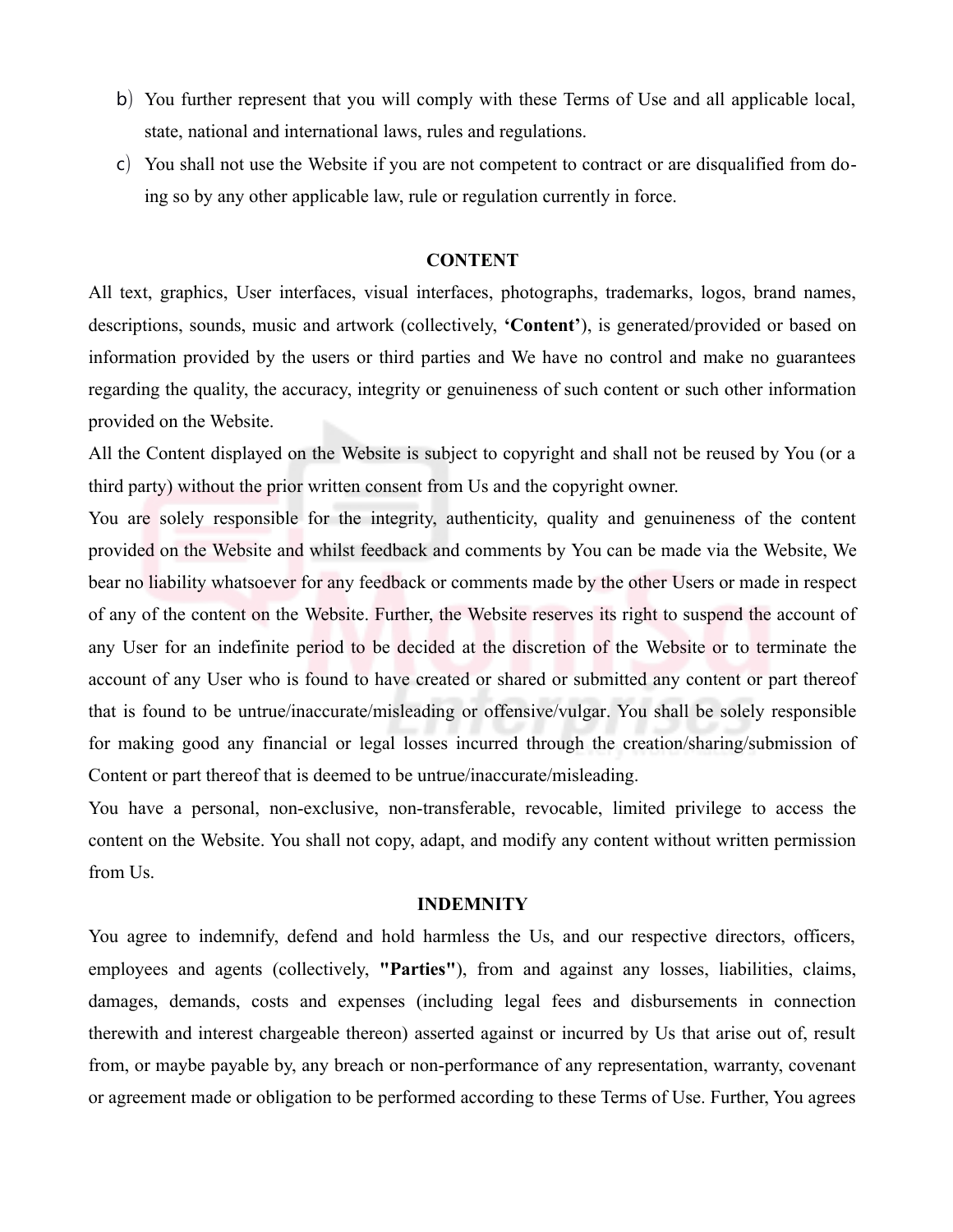to hold the Us harmless against any claims made by any third party due to, or arising out of, or in connection with:

- $\alpha$ . Your use of the Website,
- b. Your violation of these Terms of Use;
- $\chi$ . Your violation of any rights of another;
- $\delta$ . Your alleged improper conduct according to these Terms of use;
- e. Your conduct in connection with the Website;

You agree to fully cooperate in indemnifying Us at your expense. You also agree not to settle with any party without consent from Us.

In no event shall we be liable to compensate You or any third party for any special, incidental, indirect, consequential or punitive damages whatsoever, including those resulting from loss of use, data or profits, whether or not foreseeable, and whether or not You had been advised of the possibility of such damages, or based on any theory of liability, including breach of contract or warranty, negligence or other tortuous action, or any other claim arising out of or in connection with the Your use of or access to the Website and/or the Services or materials contained therein.

# **LIMITATION OF LIABILITY**

- a. We are not responsible for any consequences arising out of the following events:
	- i. If the Website is inoperative/non-responsive due to any connectivity errors associated with the internet connection such as but not limited to slow connectivity, no connectivity, server failure;
	- ii. If you have fed incorrect information or data or for any deletion of data;
	- iu. If there is an undue delay or inability to communicate through email;
	- $i\bar{\varpi}$ . If there is any deficiency or defect in the Services managed by Us;
	- $\overline{\omega}$ . If there is a failure in the functioning of any other service provided by Us.
- b. The Website accepts no liability for any errors or omissions, on behalf of itself, or for any damage caused to You, Your belongings, or any third party, resulting from the use or misuse of the Website or any service availed of by Us through the Website. The service and any Content or material displayed on the service is provided without any guarantees, conditions or warranties as to its accuracy, suitability, completeness or reliability. We will not be liable to you for the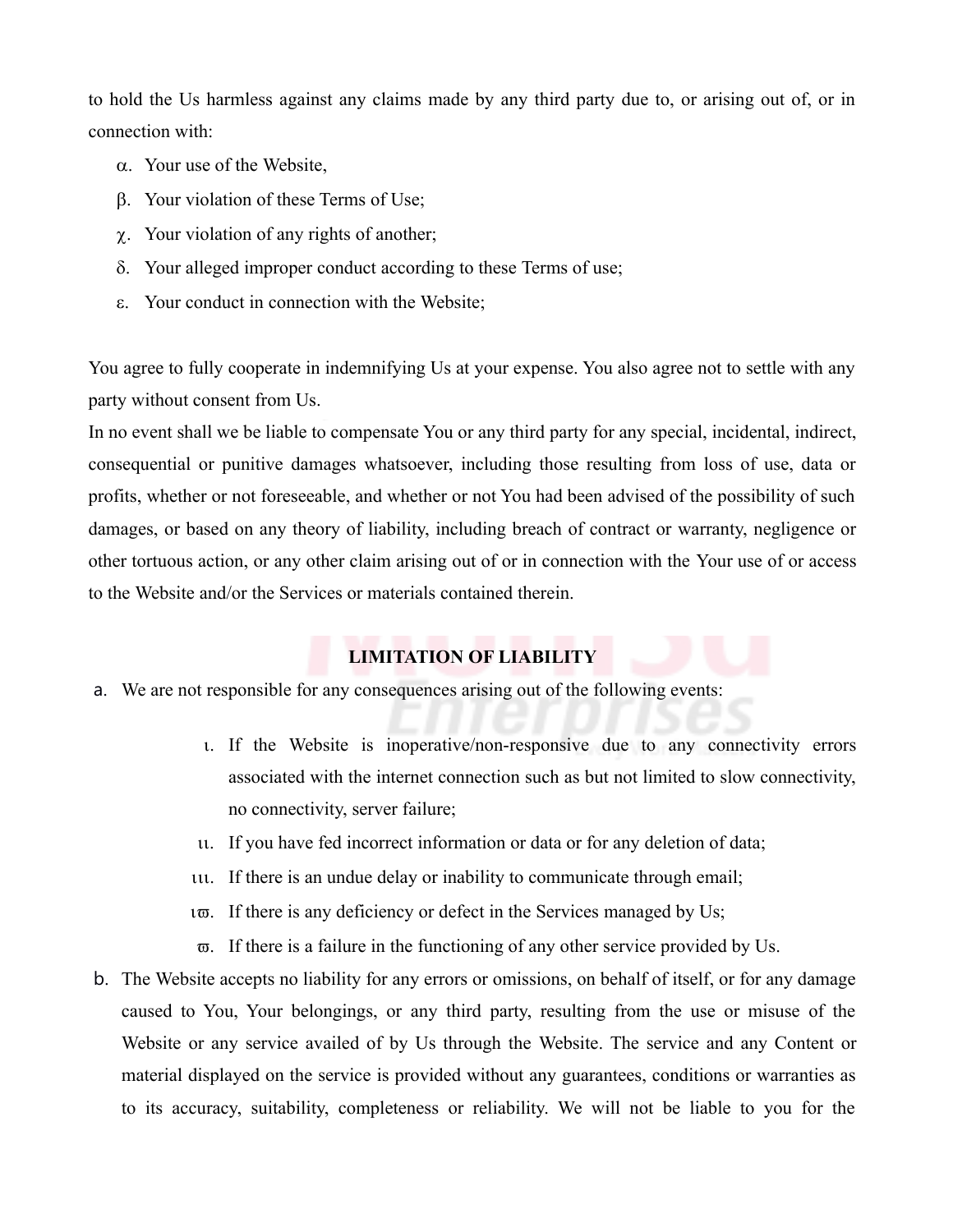unavailability or failure of the Website.

- c. You are to comply with all laws applicable to you or your activities, and with all Policies, which are hereby incorporated into this Terms of Use by reference.
- d. The Website expressly excludes any liability for any loss or damage that was not reasonably foreseeable by the Website and which is incurred by you in connection with the Website, including loss of profits; and any loss or damage incurred by you as a result of your breach of these Terms of Use.
- e. To the fullest extent permitted by law, We shall not be liable to You or any other party for any loss or damage, regardless of the form of action or basis of any claim. You acknowledge and agree that your sole and exclusive remedy for any dispute with us is to terminate your use of the Website.

## **TERM**

a. These Terms of Use shall continue to form a valid and binding contract between us and shall continue to be in full force and effect until you continue to access and use the Websites.

b. You may terminate your use of the Website at any time.

c. We may terminate these Terms of Use and close your account at any time without notice and/or suspend or terminate Your access to the Website at any time and for any reason, if any discrepancy or legal issue arises.

d. Such suspension or termination shall not limit our right to take any other action against you that we consider appropriate.

e. It is also hereby declared that we may discontinue the Services and Websites without any prior notice.

### **TERMINATION**

- a. We reserve the right, in its sole discretion, to unilaterally terminate Your access to the Website, or any portion thereof, at any time, without notice or cause.
- b. We also reserve the universal right to deny access to You, to any/all of are on its Website without any prior notice/explanation to protect the interests of the Website and/or other Users to the Website.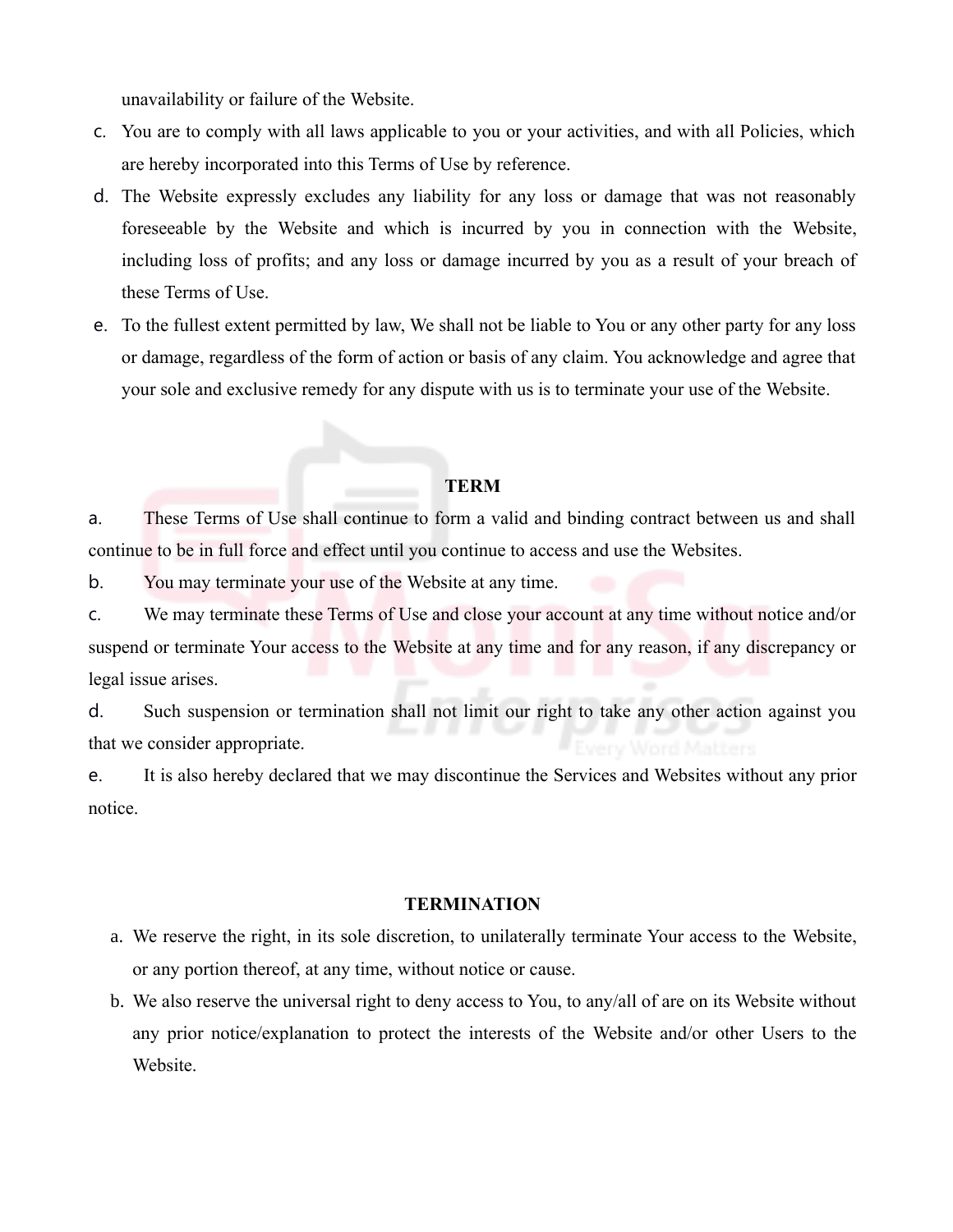- c. We reserve the right to limit, deny or create different access to the Website and its features concerning different Users, or to change any of the features or introduce new features without prior notice.
- d. You shall continue to be bound by these Terms of use, and it is expressly agreed to by You that You shall not have the right to terminate these Terms of Use till the expiry of the same.

### **COMMUNICATION**

By using this Website and providing Your identity and contact information to Us through the Website, You agree and consent to receive e-mails or SMS from Us and/or any of its representatives at any time.

You can report to " Dr Sahil - sahil@monisaenterprise.com <sup>"</sup> if you find any discrepancy with regard to Website or content-related information and we will take necessary action after an investigation. The response with resolution (if any issues found) shall be dependent on the time is taken for investigation.

You expressly agree that notwithstanding anything contained hereinabove, it may be contacted by Us relating to any services availed by You on the Website or anything pursuant thereto and You agree to indemnify Us from any harassment claims. It is expressly agreed to by Us that any information shared by Us shall be governed by the Privacy Policy.

### **USER OBLIGATIONS AND FORMAL UNDERTAKINGS AS TO CONDUCT**

You agree and acknowledges that you are a restricted user of this Website and you:

a. Agree to provide genuine credentials during the process whenever required on the Website. You shall not use a fictitious identity. We are not liable if you have provided incorrect information.

b. Agree to ensure the Name, Email address, Phone Number, and any such other information that may be provided and is valid at all times and shall keep your information accurate and up-to-date.

c. You agree that You are solely responsible for maintaining the confidentiality of your account. You agree to notify us immediately of any unauthorized use of your account. We reserve the right to close your account at any time for any or no reason.

d. Understand and acknowledge that the data submitted is manually entered into the database of the Website. You also acknowledge the fact that data so entered into the database is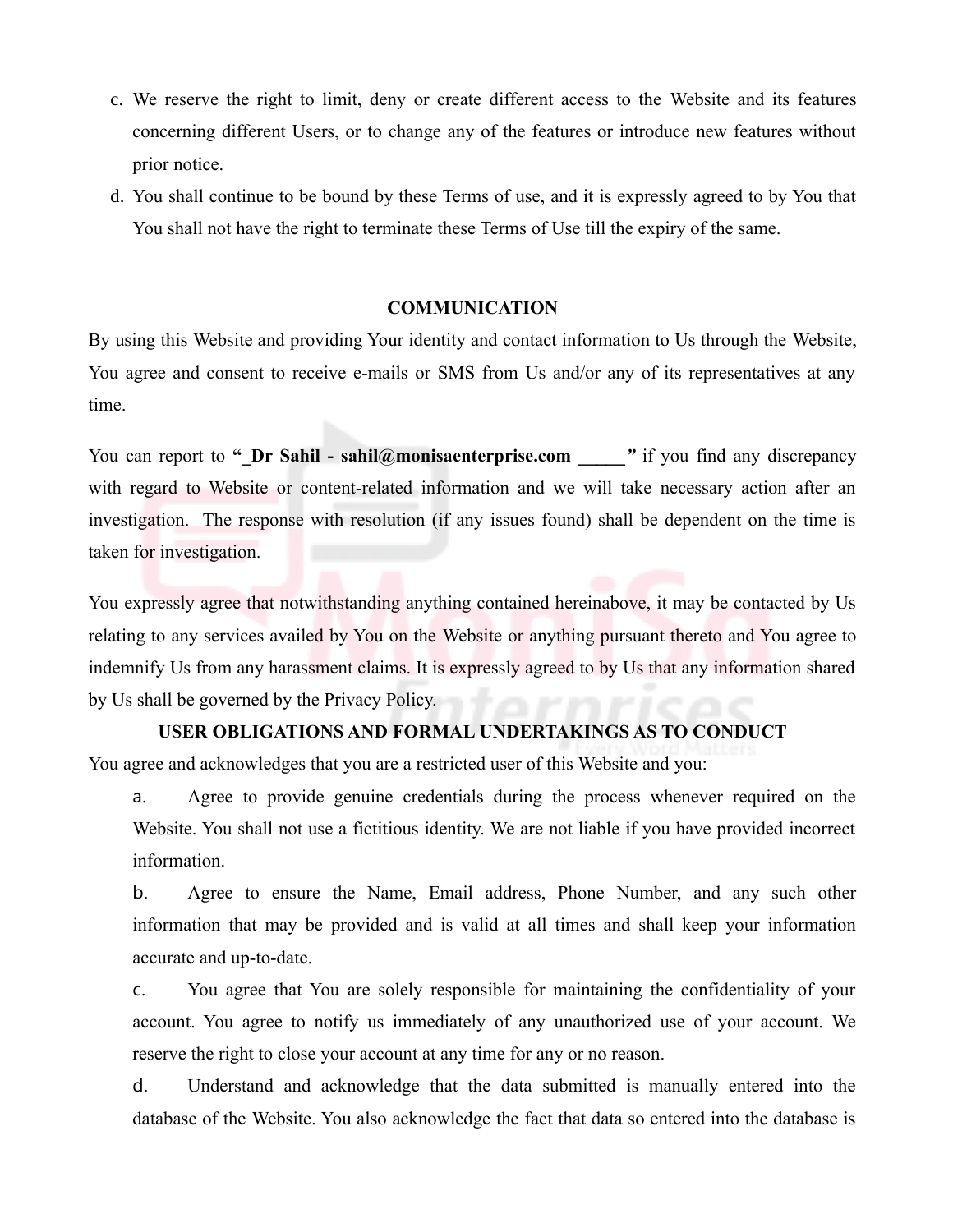for easy and ready reference for You, and to streamline the Services through the Website.

e. Authorize the Website to use, store or otherwise process certain personal information and all published Content, responses, locations, User comments, reviews and ratings for personalization of Services, marketing and promotional purposes and for optimisation of Userrelated options and Services.

f. Understand and agree that, to the fullest extent permissible by law, the Website or any of their affiliates or their respective officers, directors, employees, agents, licensors, representatives, operational service providers, advertisers or suppliers shall not be liable for any loss or damage, of any kind, direct or indirect, in connection with or arising from the use of the Website or this terms of use, including, but not limited to, compensatory, consequential, incidental, indirect, special or punitive damages.

g. Are bound not to cut, copy, modify, recreate, reverse engineer, distribute, disseminate, post, publish or create derivative works from, transfer, or sell any information or obtained from the Website. Any such use/limited use of the Website will only be allowed with the prior express written permission.

h. Agree not to access (or attempt to access) the Website and/or the materials or Services by any means other than through the interface provided by the Website. The use of deep-link, robot, spider or other automatic devices, program, algorithm or methodology, or any similar or equivalent manual process, to access, acquire, copy or monitor any portion of the Website or its content, or in any way reproduce or circumvent the navigational structure or presentation of the Website, materials or any content, or to obtain or attempt to obtain any materials, documents or information through any means not specifically made available through the Website will lead to suspension or termination of your access to the Website. We disclaim any liabilities arising concerning such offensive content on the Website.

i. Expressly agree and acknowledge that the Content generated by the Users and displayed on the Website is not owned by Us and that We are in no way responsible for the content of the same. You may, however, report any offensive or objectionable content, which We may then remove from the Website, at our sole discretion.

You further undertake not to:

a. Engage in any activity that interferes with or disrupts access to the Website or the services provided therein (or the servers and networks which are connected to the Website);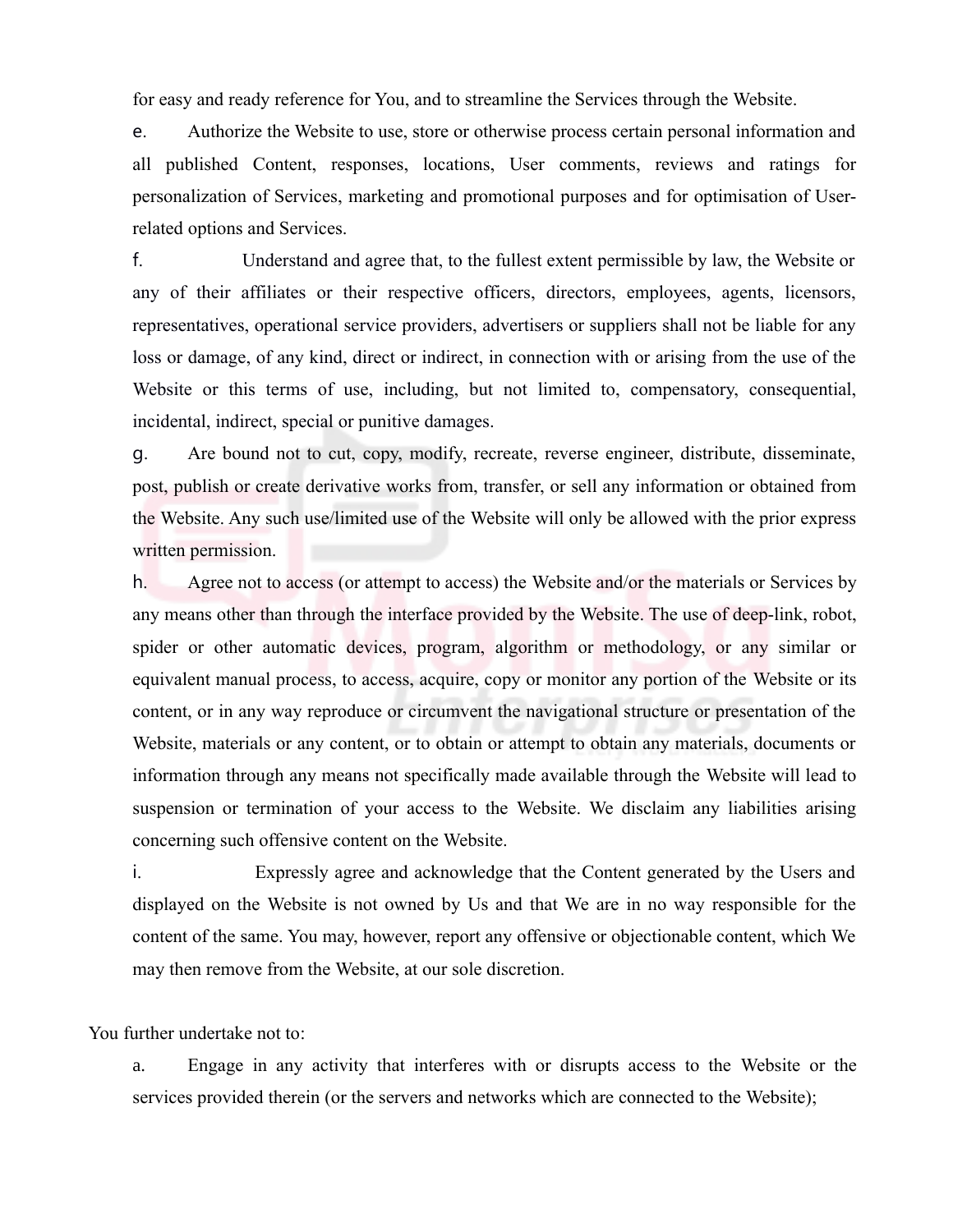b. Impersonate any person or entity, or falsely state or otherwise misrepresent his/her affiliation with a person or entity;

c. Probe, scan or test the vulnerability of the Website or any network connected to the Website, nor breach the security or authentication measures on the Website or any network connected to the Website. The User may not reverse look-up, trace or seek to trace any information relating to any other User of, or visitor to, the Website, or any other viewer of the Website, including any User account maintained on the Website not operated/managed by the User, or exploit the Website or information made available or offered by or through the Website, in any manner;

d. Disrupt or interfere with the security of, or otherwise cause harm to, the Website, systems resources, accounts, passwords, servers, or networks connected to or accessible through the Website or any affiliated or linked Websites.

e. Use the Website or any material or content therein for any purpose that is unlawful or prohibited by these Terms of Use, or to solicit the performance of any illegal activity or other activity which infringes the rights of this Website or any other third party (s);

f. Violate any code of conduct or guideline which may apply for or to any particular service offered on the Website;

g. Violate any applicable laws, rules or regulations currently in force within or outside India;

h. Violate any portion of these Terms of Use or the Privacy Policy, including but not limited to any applicable additional terms of the Website contained herein or elsewhere, whether made by amendment, modification, or otherwise;

i. Commit any act that causes Us to lose (in whole or in part) the Services of its Internet Establishment ("**ISP**") or in any manner disrupts the Services of any other supplier/service provider of the Website;

j. You hereby expressly authorize Us to disclose any and all information relating to You in our possession to law enforcement or other government officials, as We may in our sole discretion, believe necessary or appropriate in connection with the investigation and/or resolution of possible crimes, especially those involve personal injury and theft/infringement of intellectual property. You further understand that the Website might be directed to disclose any information (including the identity of persons providing information or materials on the Website) as necessary to satisfy any judicial Order, law, regulation or valid governmental request.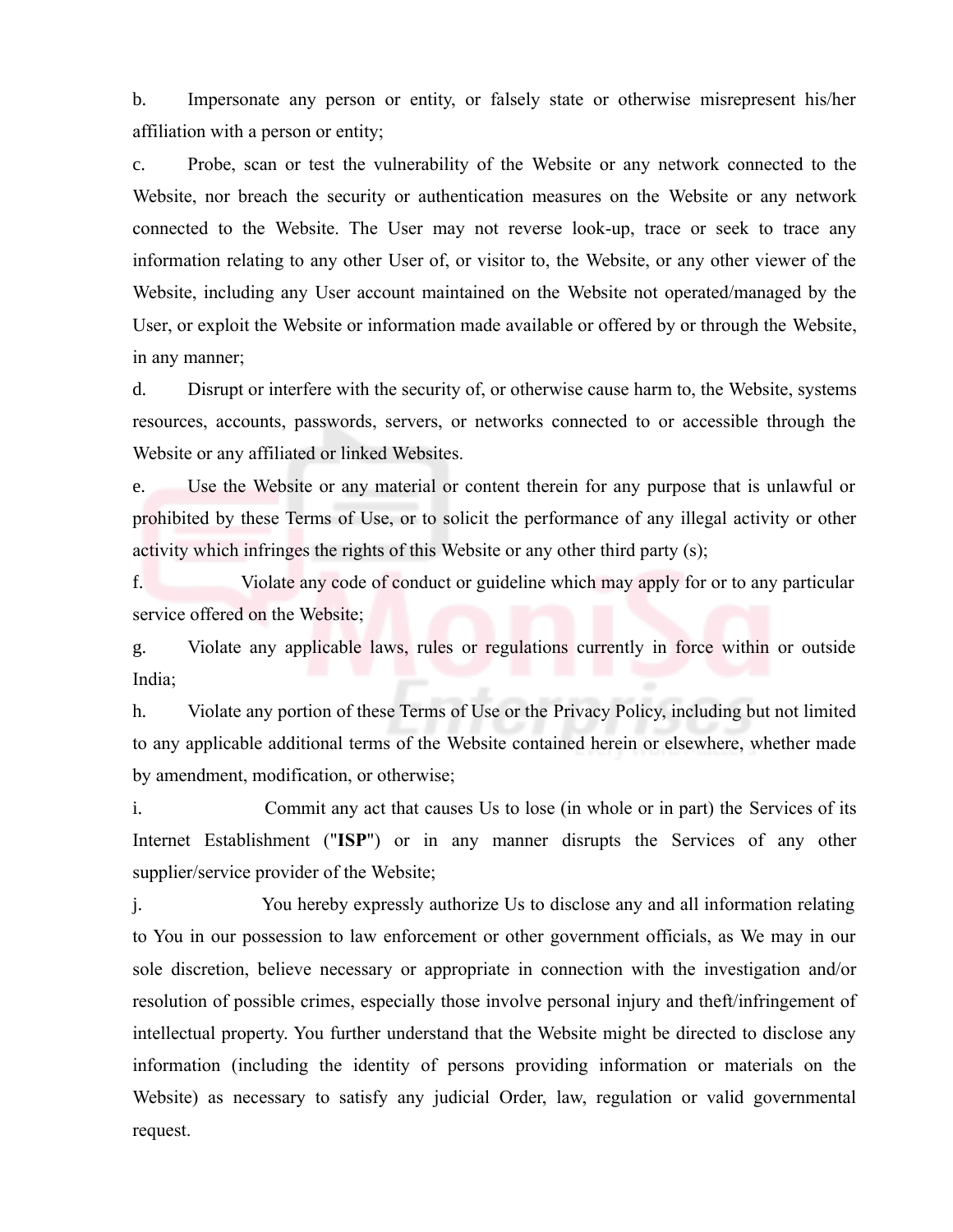k. By indicating Your acceptance to use any services offered on the Website, You are obligated to complete such transactions after making payment. You shall be prohibited from indicating their acceptance to avail services where the transactions have remained incomplete.

l. You agree to use the services provided by Us, our affiliates, consultants and contracted companies, for lawful purposes only.

m. You agree to provide authentic and true information. We reserve the right to confirm and validate the information and other details provided by You at any point in time. If upon confirmation such details are found to be false, not to be true (wholly or partly), We shall in our sole discretion reject the order and debar You from using the Website without prior intimation whatsoever.

n. You agree not to post any material on the Website that is defamatory, offensive, obscene, indecent, abusive, or needlessly distressful or advertising any goods or services. More specifically, You agree not to host, display, upload, update, publish, modify, transmit, or in any manner share any information that:

- i. belongs to another person and to which you have no right to;
- ii. is grossly harmful, harassing, blasphemous, defamatory, obscene, pornographic, pedophilic, libellous, invasive of another's privacy, hateful, or racially, ethnically objectionable, disparaging, relating or encouraging money laundering or gambling, or otherwise unlawful in any manner whatever;
- iii. is in any way harmful to minors;
- iv. infringes any patent, trademark, copyright or other proprietary rights;
- v. violates any law for the time being in force;
- vi. deceives or misleads the addressee about the origin of such messages or communicates any information which is grossly offensive or menacing;
- vii. Abuse, harass, threaten, defame, disillusion, erode, abrogate, demean or otherwise violate the legal rights of others;
- viii. Impersonate any person or entity, or falsely state or otherwise misrepresent Your affiliation with a person or entity;
- ix. Publish, post, disseminate, any grossly harmful information, harassing, blasphemous, defamatory, obscene, pornographic, pedophilic, libellous, invasive of another's privacy, hateful, or racially, ethnically objectionable, disparaging, relating or encouraging money laundering or gambling, or otherwise unlawful in any manner whatever; or unlawfully threatening or unlawfully harassing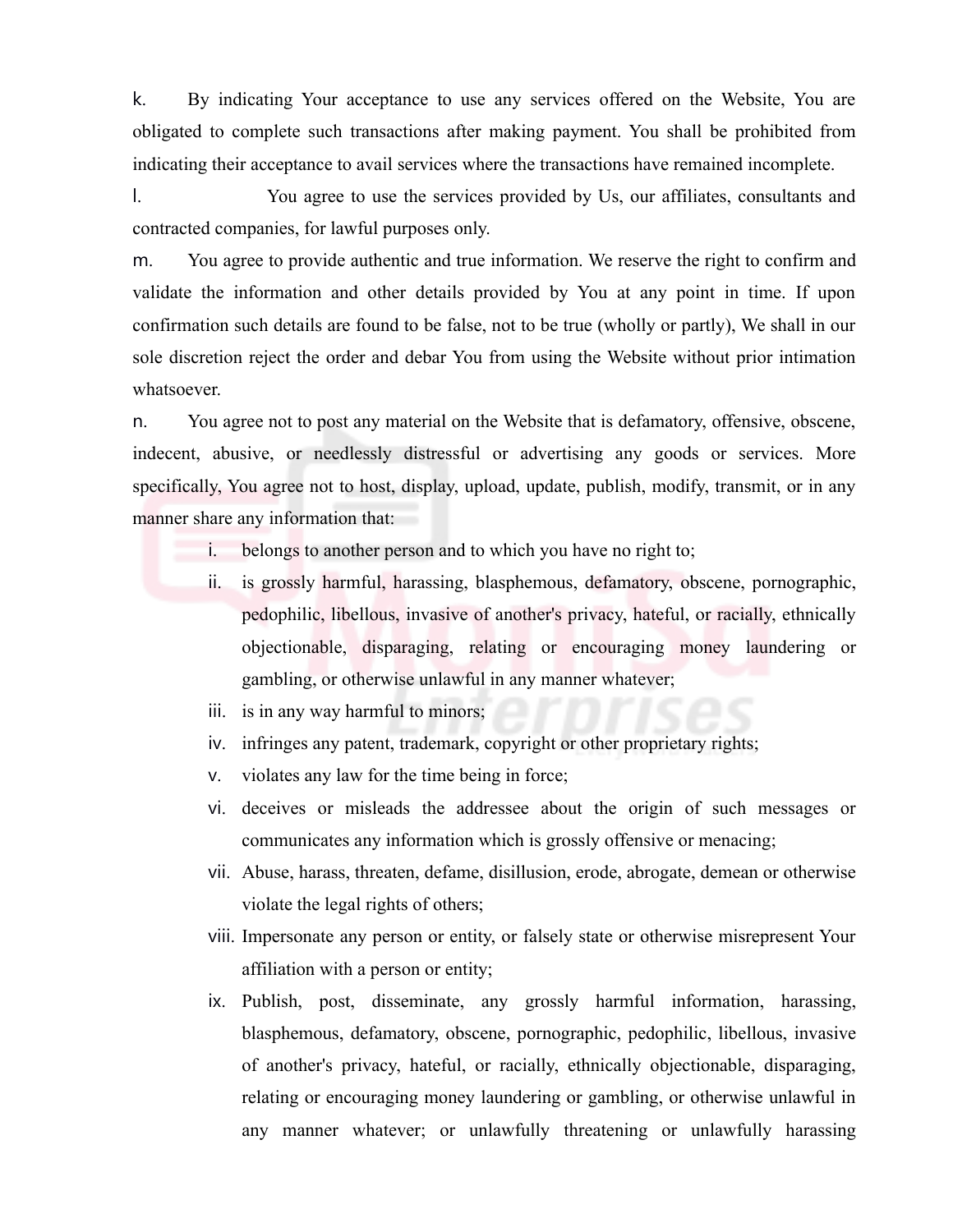including but not limited to "indecent representation of women" within the meaning of the Indecent Representation of Women (Prohibition) Act, 1986;

x. Threatens the unity, integrity, defence, security or sovereignty of India, friendly relations with foreign states, or public order or causes incitement to the commission of any cognizable offence or prevents investigation of any offence or is insulting any other nation.

## **SUSPENSION OF USER ACCESS AND ACTIVITY**

Notwithstanding other legal remedies that may be available, we may in our sole discretion, limit your access and/or activity by immediately removing your access credentials either temporarily or indefinitely, or suspend/terminate your association with the Website, and/or refuse to the usage of the Website, without being required to provide you with notice or cause:

- a. If you are in breach of any of these Terms of Use or the Privacy Policy;
- b. If you have provided wrong, inaccurate, incomplete or incorrect information;
- c. If your actions may cause any harm, damage or loss to the other Users or Us, at our sole discretion.

### **INTELLECTUAL PROPERTY RIGHTS**

Unless expressly agreed to in writing, nothing contained herein shall give you a right to use any of the trade names, trademarks, service marks, logos, domain names, information, questions, answers, solutions, reports and other distinctive brand features, save according to the provisions of these Terms of Use that shall be available on the Website. All logos, trademarks, brand names, service marks, domain names, including material, designs, and graphics created by and developed by either the Website or such other third party and other distinctive brand features of the Website are the property of the Website or the respective copyright or trademark owner. Furthermore, concerning the Website, we shall be the exclusive owner of all the designs, graphics and the like, related to the Website.

You shall not use any of the intellectual property displayed on the Website in any manner that is likely to cause confusion among existing or prospective users of the Website, or that in any manner disparages or discredits the Website, to be determined in the sole discretion.

You are aware all intellectual property, including but not limited to copyrights, relating to said services resides with the owners, and that at no point does any such intellectual property stand transferred from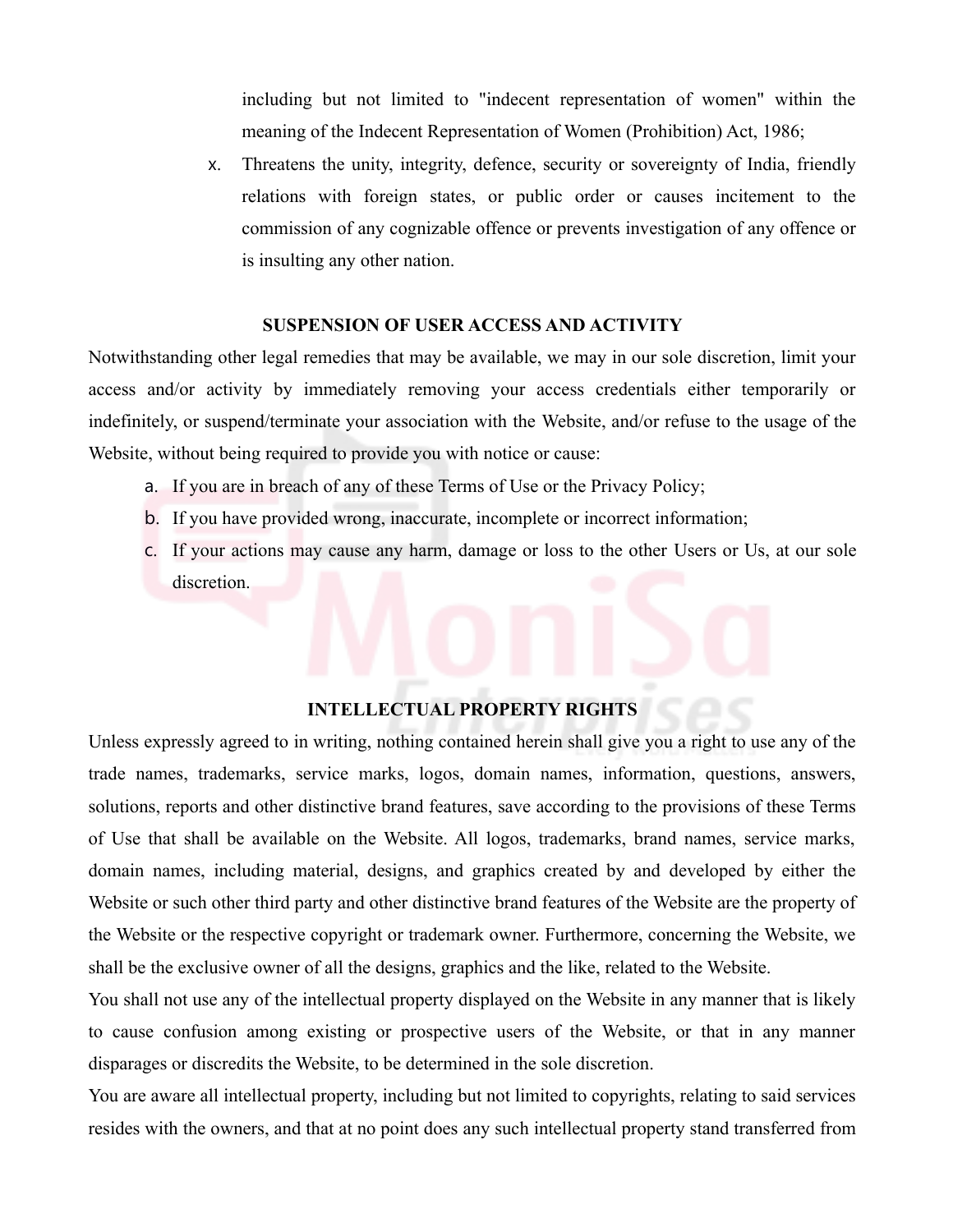the aforementioned creators. You are aware that we merely provide the Website through which You can communicate with other users and the Website does not own any of the intellectual property relating to the independent content displayed on the Website, apart from created graphics and specified content.

You are further aware that any reproduction or infringement of the intellectual property of the aforementioned owners by You will result in legal action being initiated against You by the respective owners of the intellectual property so reproduced/infringed upon. It is agreed to by You that the contents of this section shall survive even after the termination or expiry of these Terms of Use and/or Privacy Policy.

### **DISCLAIMER OF WARRANTIES AND LIABILITIES**

a. You further agree and undertake that you are accessing the Website at your sole risk and are that you are using the best and prudent judgment before availing of any features on the Website or accessing/using any information displayed thereon.

b. You agree that any kind of information, resources, activities, recommendations obtained/availed from the Website, written or oral, will not create any warranty and we disclaim all liabilities resulting from these.

c. We do not guarantee that the features and content contained in the Website will be uninterrupted or error-free, or that the Website or its server will be free of viruses or other harmful components, and You hereby expressly accepts any associated risks involved with your use of the Website.

d. It is further agreed to by You that the contents of this section shall survive even after the termination or expiry of the Terms of Use and/or Privacy Policy.

#### **FORCE MAJEURE**

We will not be liable for damages for any delay or failure to perform our obligations hereunder if such delay or failure is due to cause beyond our control or without its fault or negligence, due to Force Majeure events including but not limited to acts of war, acts of God, earthquake, riot, fire, festive activities sabotage, labour shortage or dispute, internet interruption, technical failure, breakage of sea cable, hacking, piracy, cheating, illegal or unauthorized.

#### **DISPUTE RESOLUTION AND JURISDICTION**

In the event of any dispute arising out of or in connection with this agreement, including any dispute relating to the validity of this agreement, the parties shall, at first instance, attempt to resolve the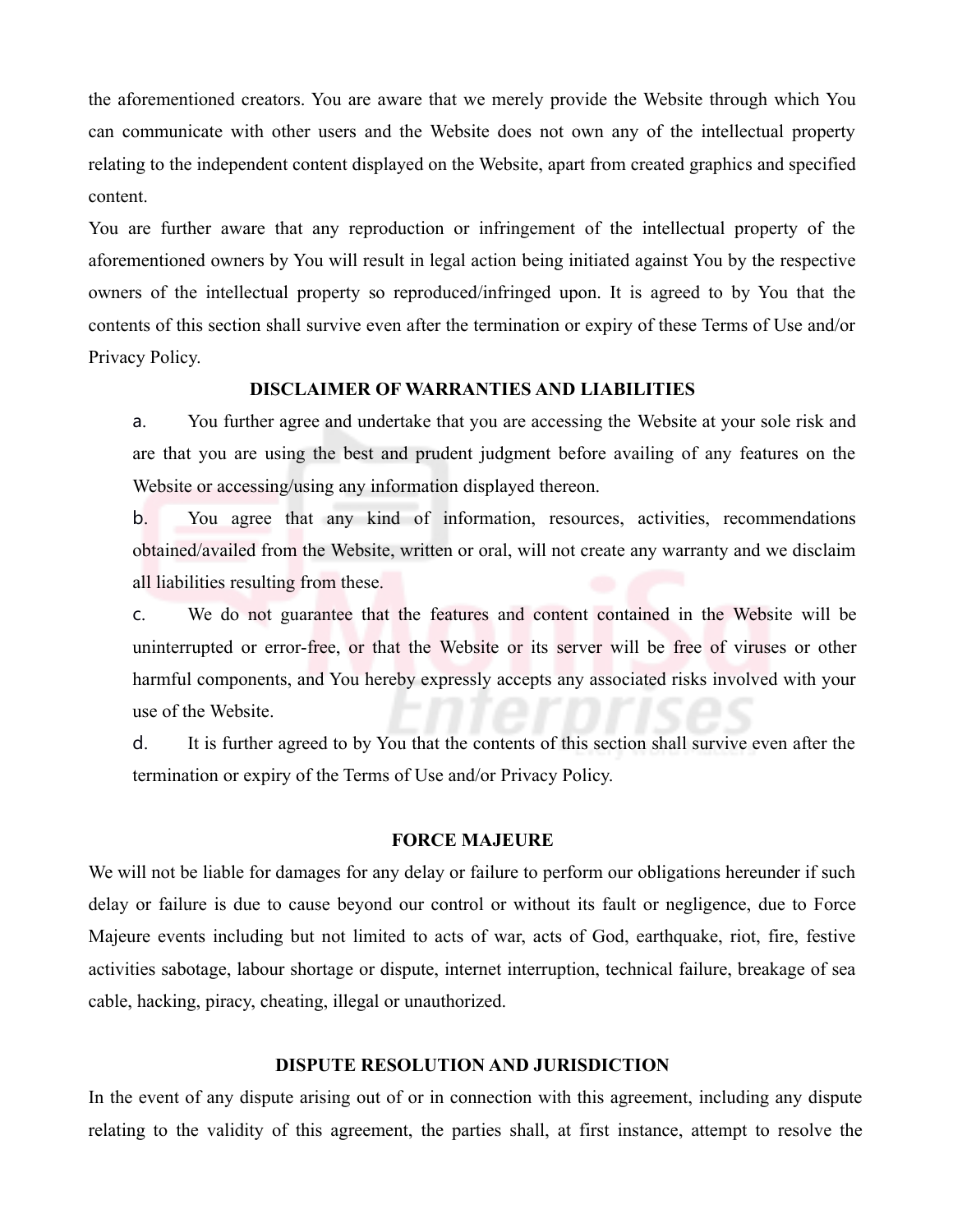dispute by mediation administered by the Centre for Online Resolution of Disputes ("CORD") (www.resolveoncord.com) and conducted in accordance with the CORD Rules of Mediation, by a sole mediator to be appointed by CORD.

In the event the parties are unable to resolve any such dispute through mediation within 45 days of the initiation of the dispute, subject to a contrary agreement between the parties, the dispute shall be finally resolved by arbitration administered by CORD and conducted in accordance with the Rules of Arbitration of CORD, by a sole arbitrator to be appointed by CORD. The language of arbitration shall be English. The seat of arbitration shall be **New Delhi, India**.

You expressly agree that the Terms of Use, Privacy Policy and any other agreements entered into between the Parties are governed by the laws, rules, and regulations of India.

## **MISCELLANEOUS PROVISIONS**

- a. **Entire Agreement**: These Terms of Use, read with the Privacy Policy, form the complete and final contract between us with respect to the subject matter hereof and supersedes all other communications, representations, and agreements (whether oral, written or otherwise) relating thereto.
- b. **Waiver**: The failure at any time to require performance of any provision of these Terms of Use shall in no manner affect our right at a later time to enforce the same. No waiver by us of any breach of these Terms of Use, whether by conduct or otherwise, in any one or more instances, shall be deemed to be or construed as a further or continuing waiver of any such breach, or a waiver of any other breach of these Terms of Use.
- c. **Severability**: If any provision/clause of these Terms of Use is held to be invalid, illegal or unenforceable by any court or authority of competent jurisdiction, the validity, legality, and enforceability of the remaining provisions/clauses of these Terms of Use shall in no way be affected or impaired thereby, and each such provision/clause of these Terms of Use shall be valid and enforceable to the fullest extent permitted by law. In such case, these Terms of Use shall be reformed to the minimum extent necessary to correct any invalidity, illegality or unenforceability, while preserving to the maximum extent the original rights, intentions and commercial expectations of the Parties hereto, as expressed herein.